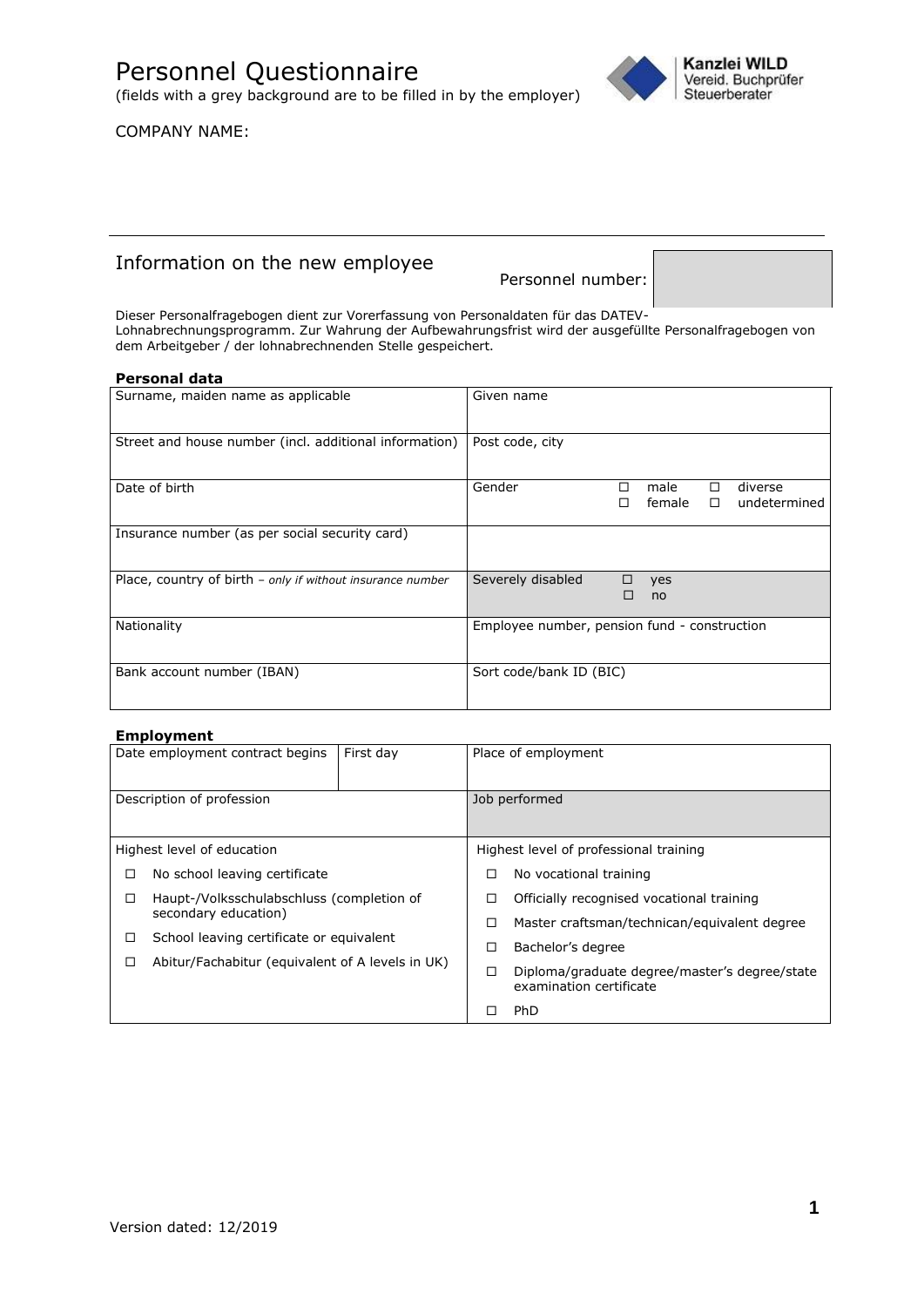(fields with a grey background are to be filled in by the employer)



COMPANY NAME:

| Date apprenticeship begins                                     | Planned date apprenticeship ends |  |  |
|----------------------------------------------------------------|----------------------------------|--|--|
| Holiday entitlement (calender year)                            | Cost centre                      |  |  |
| Weekly/daily working hours<br>full time<br>□<br>□<br>part time | Department number                |  |  |
| Employed in construction industry since                        | Person group                     |  |  |

## **Electronical acceptance of certificates (Bea)**

□ I object to my income statements (earned and additional) being forwarded electronically to the Bundesagentur für Arbeit (Federal Employment Office).

### **Terms of employment**

| $\Box$ The term of employment is fixed               | Written conclusion of a fixed-term employment<br>□<br>contract                                         |
|------------------------------------------------------|--------------------------------------------------------------------------------------------------------|
| $\Box$ The term of employment is fixed for a purpose | Fixed-term employment is planned for at least two<br>□<br>months, with prospects of further employment |
| Employment contract fixed until                      | Employment contract concluded on                                                                       |

### **Taxes -** Information as per income tax card

| Official Municipality/community key | Tax office number                 | Identification number |
|-------------------------------------|-----------------------------------|-----------------------|
|                                     |                                   |                       |
|                                     |                                   |                       |
| Tax class/factor                    | Number of exemptions for children | Denomination          |
|                                     |                                   |                       |
|                                     |                                   |                       |

### **Social insurance**

| State insurer                      | Legislated state insurer evaluation                                                  |  |
|------------------------------------|--------------------------------------------------------------------------------------|--|
|                                    | Health insurance   Pension insurance   Retirement insurance   Nursing care insurance |  |
|                                    |                                                                                      |  |
| State insurer number               | Accident insurance risk tariff                                                       |  |
| Parenthood<br>$\Box$ yes $\Box$ no | DEÜV-status                                                                          |  |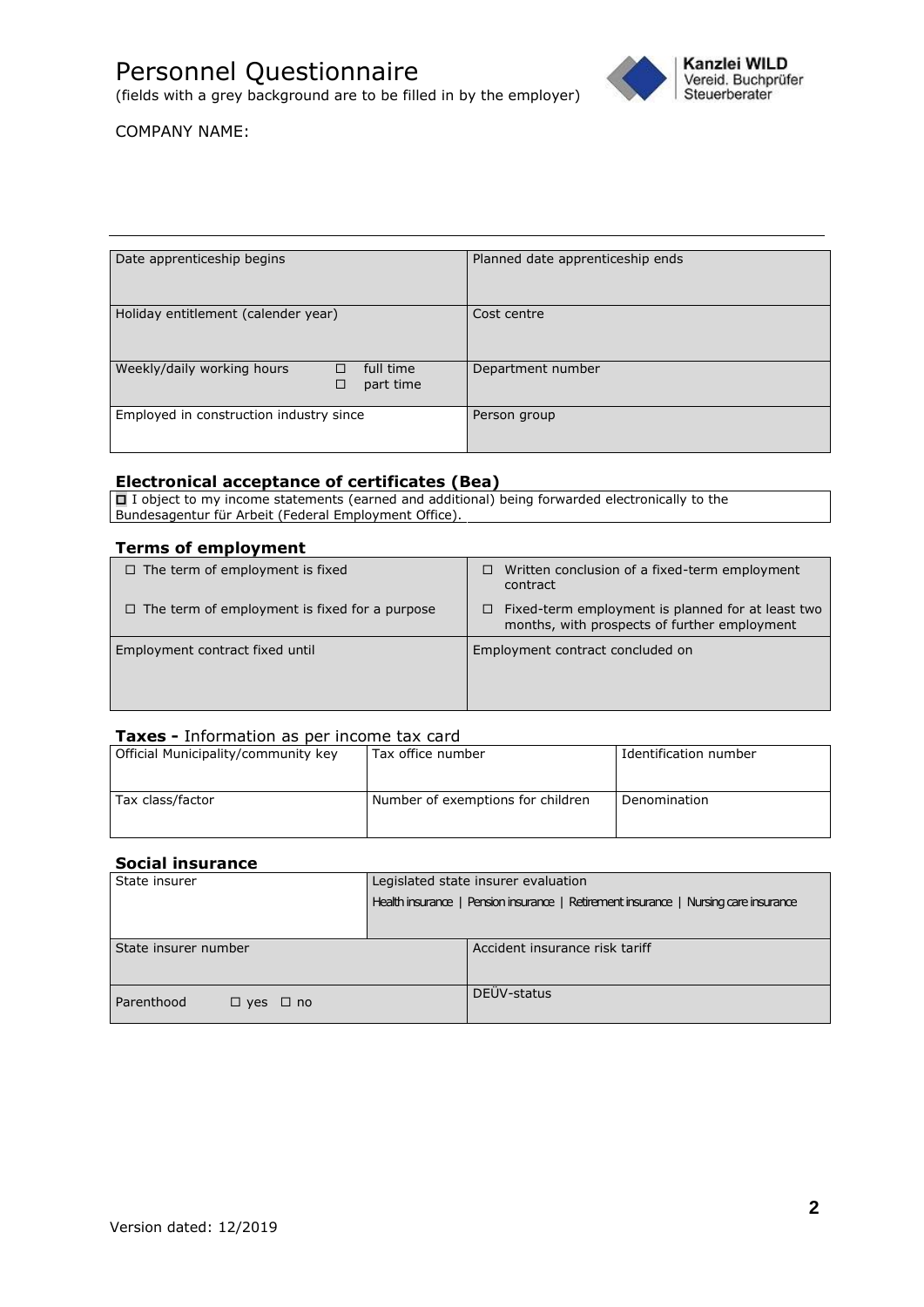

(fields with a grey background are to be filled in by the employer)

# COMPANY NAME:

### **Compensation**

| Description | Amount | Valid for | Hourly wage | Valid from |
|-------------|--------|-----------|-------------|------------|
| Description | Amount | Valid for | Hourly wage | Valid from |
| Description | Amount | Valid for | Hourly wage | Valid from |

## **Capital-forming benefits (VWL)**

| Recipient                  | Amount                  | Employer share (monthly<br>amount) |
|----------------------------|-------------------------|------------------------------------|
|                            | Since                   | Contract number                    |
| Bank account number (IBAN) | Sort code/bank ID (BIC) |                                    |

### **Employment documents**

| Employment contract                                   | $\Box$ At hand | Company retirement provision<br>contract                            | $\Box$ At hand |
|-------------------------------------------------------|----------------|---------------------------------------------------------------------|----------------|
| Income tax card/written<br>confirmation of income tax | $\Box$ At hand | Declaration of earning for previous                                 | $\Box$ At hand |
| Social insurance ID                                   | $\Box$ At hand | employment                                                          |                |
| State insurance membership<br>certificate             | $\Box$ At hand | For evaluation of insurance exemption<br>regarding health insurance | $\Box$ At hand |
| Private health insurance                              | $\Box$ At hand | Severely disabled ID                                                | At hand<br>п   |
| certificate                                           |                | Pension fund documents                                              | $\Box$ At hand |
| Capital-forming benefits<br>(VWL) contract            | $\Box$ At hand | construction/painting                                               |                |
| Proof of parenthood                                   | At hand        |                                                                     |                |

# **Information of taxable previous employment periods in the current calendar**

**year** (these are time periods of employment accounted for on the income tax card)

| Time period from | Time period to | Type of employment | Number of employment days |
|------------------|----------------|--------------------|---------------------------|
|                  |                |                    |                           |
|                  |                |                    |                           |
|                  |                |                    |                           |
|                  |                |                    |                           |
|                  |                |                    |                           |
|                  |                |                    |                           |